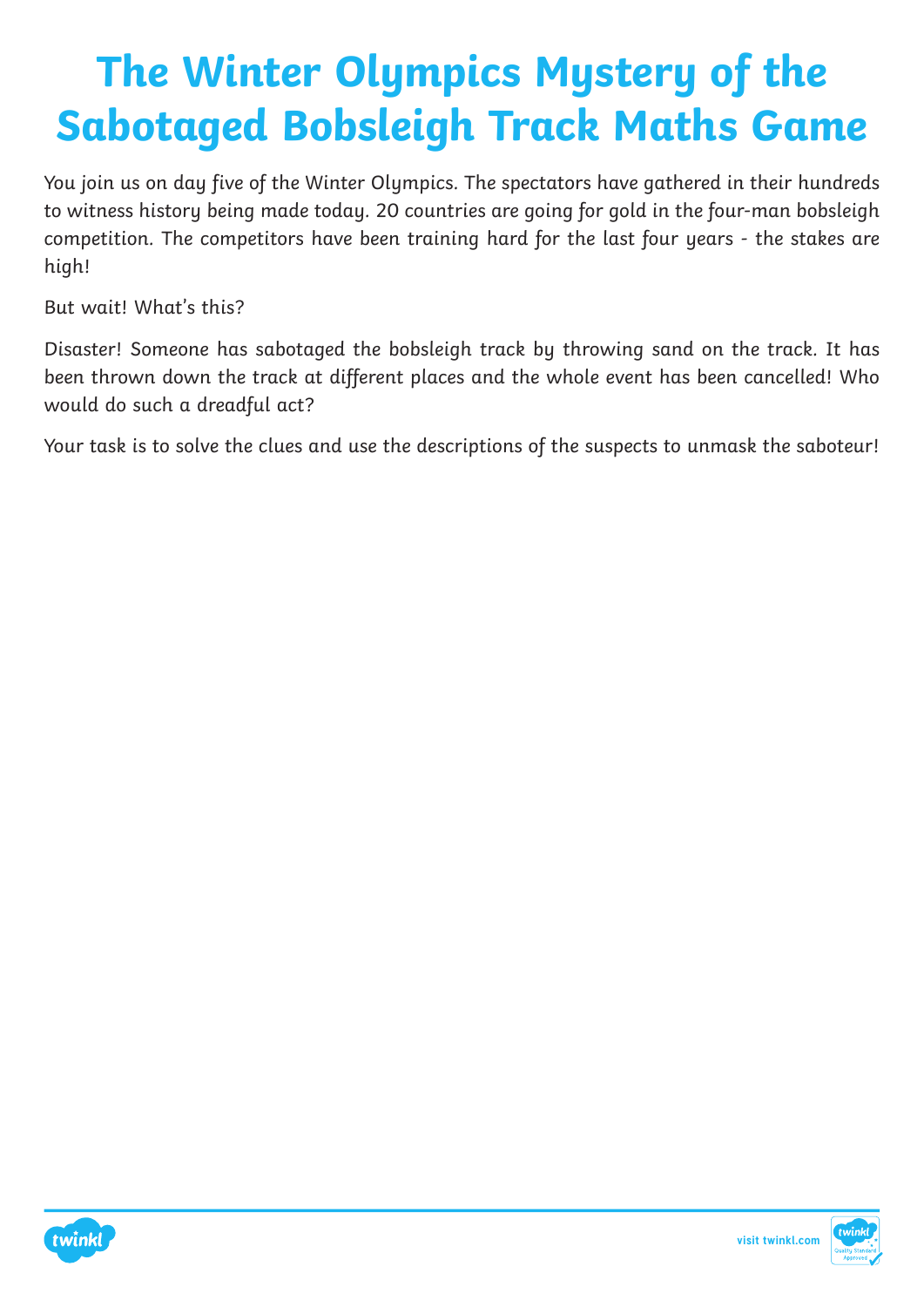# Descriptions of the Suspects

| Name                  | Male or<br>Female | Type of Hat  | Sports Drink | <b>Favourite Fruit</b> | Height (cm) |
|-----------------------|-------------------|--------------|--------------|------------------------|-------------|
| Anton Alpine          | bobble<br>M       |              | Taystee      | banana                 | 171         |
| <b>Boris Biathlon</b> | M                 | baseball cap | Pazazz       | banana                 | 169         |
| Carter Curling        | M                 | bobble       | AllFresh     | apple                  | 173         |
| Dabinn Driver         | F                 | Arctic       | Zingy        | grapes                 | 164         |
| Ellie Eager           | F                 | bobble       | AllFresh     | orange                 | 160         |
| <b>Farhan Frost</b>   | M                 | bobble       | Taystee      | orange                 | 171         |
| Gurvinder Goforit     | F                 | beanie       | Zingy        | banana                 | 159         |
| Hamish Halfpipe       | M                 | bobble       | Taystee      | grapes                 | 176         |
| Ishmael Icicle        | M                 | bobble       | Taystee      | banana                 | 179         |
| Jia Jump              | F                 | Arctic       | Zingy        | grapes                 | 173         |
| Kacper Kool           | M                 | Arctic       | AllFresh     | apple                  | 172         |
| Lisa Leaper           | F                 | beanie       | Pazazz       | banana                 | 166         |
| Marius Mover          | M                 | bobble       | Taystee      | banana                 | 175         |
| Nuwa Nearmiss         | F                 | baseball cap | Zingy        | grapes                 | 164         |
| Oscar Outward         | M                 | bobble       | Pazazz       | banana                 | 176         |
| Peter Puck            | M                 | Arctic       | Taystee      | orange                 | 177         |
| Rabiya Ravine         | F                 | beanie       | Zingy        | apple                  | 163         |
| Seren Snow            | F                 | Arctic       | Taystee      | orange                 | 161         |
| <b>Tessa Track</b>    | F                 | beanie       | AllFresh     | banana                 | 165         |
| <b>Usman Unsure</b>   | M                 | Arctic       | Zingy        | orange                 | 177         |
| Veronica Vroom        | F                 | baseball cap | Pazazz       | apple                  | 166         |
| Will Wonder           | M                 | bobble       | AllFresh     | orange                 | 178         |
| Yura Yay              | M                 | bobble       | Taystee      | banana                 | 173         |
| Zeba Zoom             | F                 | beanie       | Pazazz       | grapes                 | 164         |
| Abigail Awesome       | F                 | Arctic       | Zingy        | banana                 | 163         |
| Bertie Bobsleigh      | M                 | bobble       | Taystee      | grapes                 | 175         |
| Charlie Cheer         | M                 | bobble       | AllFresh     | orange                 | 177         |
| Daniyel Daring        | M                 | bobble       | Taystee      | orange                 | 176         |
| Fiona Freeze          | F                 | Arctic       | Pazazz       | banana                 | 163         |



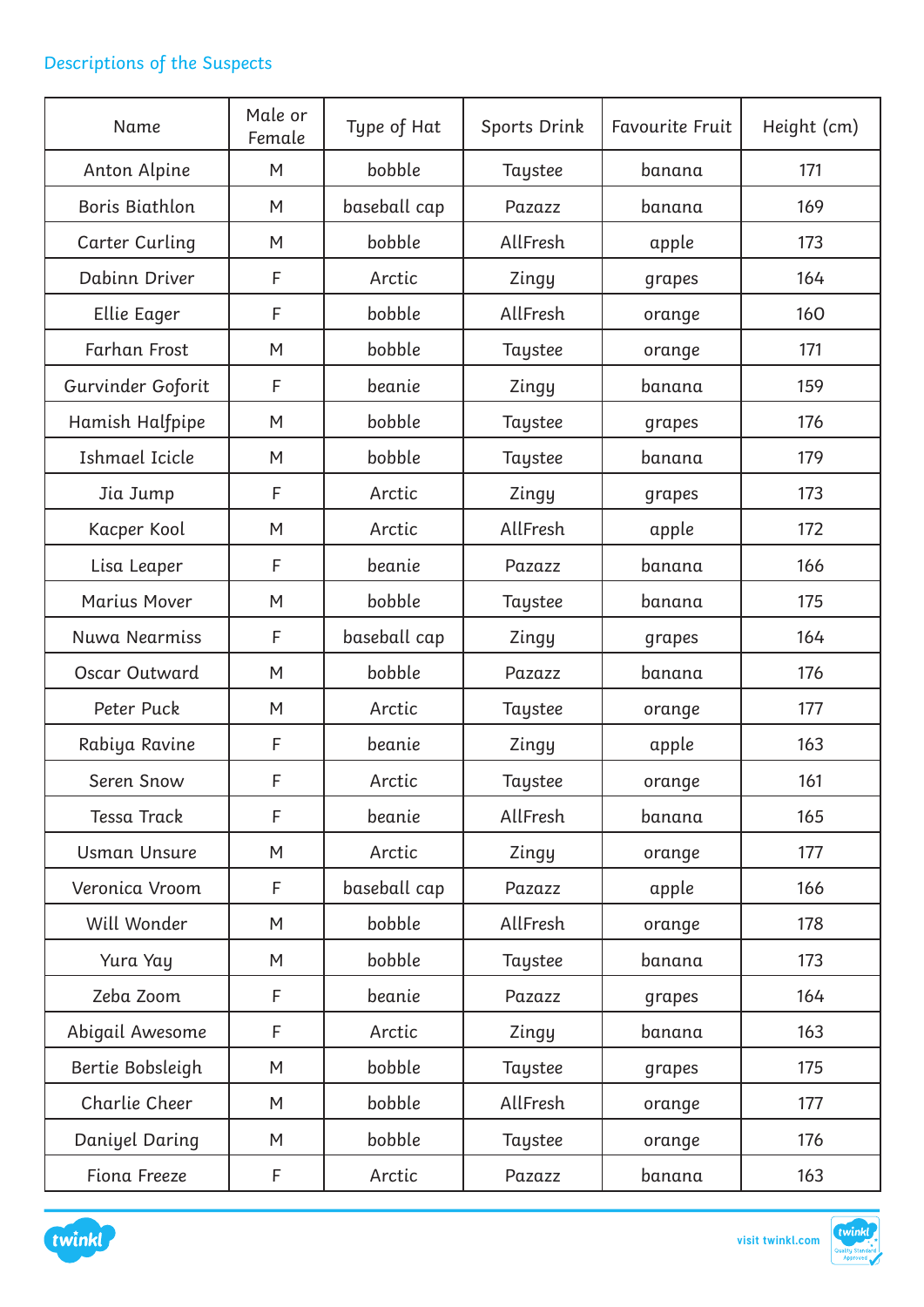#### Clue 1 Time Out

Match the statements in the stopwatches with the equivalent answer in the table below. Solve the first clue using the words which are left over in the table.



How many hours are there in 3 days?



How many minutes in are there in 2 hours?



How many days are there in a fortnight?



How many minutes are there in a quarter of an hour?



How many days are there in April?



How many years are there in a decade?



How many months are there in a quarter of a year?



How many seconds are there in 3 minutes?

| 30           | 120       | 24           |
|--------------|-----------|--------------|
| $\alpha$     | culprit   | the          |
| 72<br>female | saboteur  | 180<br>under |
| 12           | 14        | 100          |
| was          | bobsleigh | male         |
| 3            | 10        | 15           |
| not          | fan       | didn't       |

Answer:



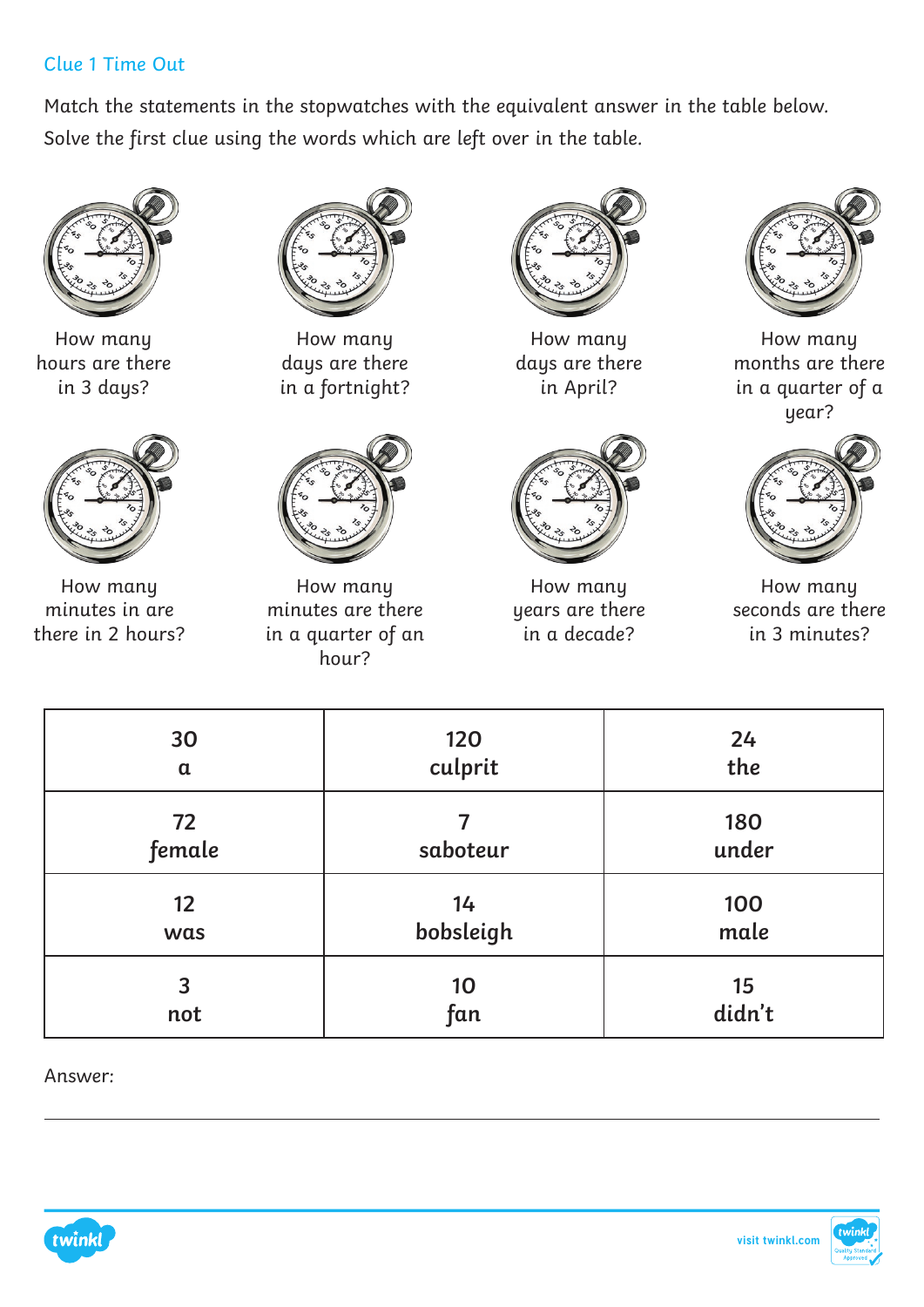# Clue 2 Amazing Hats

A hat was found at the scene of the crime.

Begin at the start of the maze and follow a path by colouring all the multiples of 4 or 8 to discover the type of hat the saboteur dropped.

| <b>START</b>     | 4            | $\boldsymbol{6}$ | 8  | 10 <sup>1</sup> | 12                      | 14           | 16             | 18  | 20             |
|------------------|--------------|------------------|----|-----------------|-------------------------|--------------|----------------|-----|----------------|
| $\boldsymbol{6}$ | 12           | 24               | 9  | 33              | 21                      | 13           | $\overline{2}$ | 19  | 25             |
| $\overline{2}$   | 5            | 8                | 32 | 30              | 46                      | 55           | 60             | 17  | 30             |
| $\overline{7}$   | 10           | 14               | 20 | 16              | 48                      | 30           | 40             | 60  | 35             |
| 15               | 9            | 18               | 22 | 27              | 28                      | 52           | 56             | 66  | 44             |
| 42               | 50           | 11               | 26 | 31              | 36                      | 40           | 45             | 50  | 35             |
| 81               | 45           | 13               | 66 | 27              | 15                      | 96           | 19             | 100 | 12             |
| 18               | 23           | 37               | 35 | 30              | 42                      | 44           | 80             | 22  | 18             |
| 26               | 67           | 70               | 8  | 23              | 16                      | $\mathbf{1}$ | 64             | 16  | 10             |
| 18               | 32<br>beanie | 13               | 15 | 16<br>Arctic    | $\overline{\mathbf{3}}$ | 9            | 88<br>bobble   | 14  | 22<br>baseball |

The saboteur dropped a  $\_\_$ 



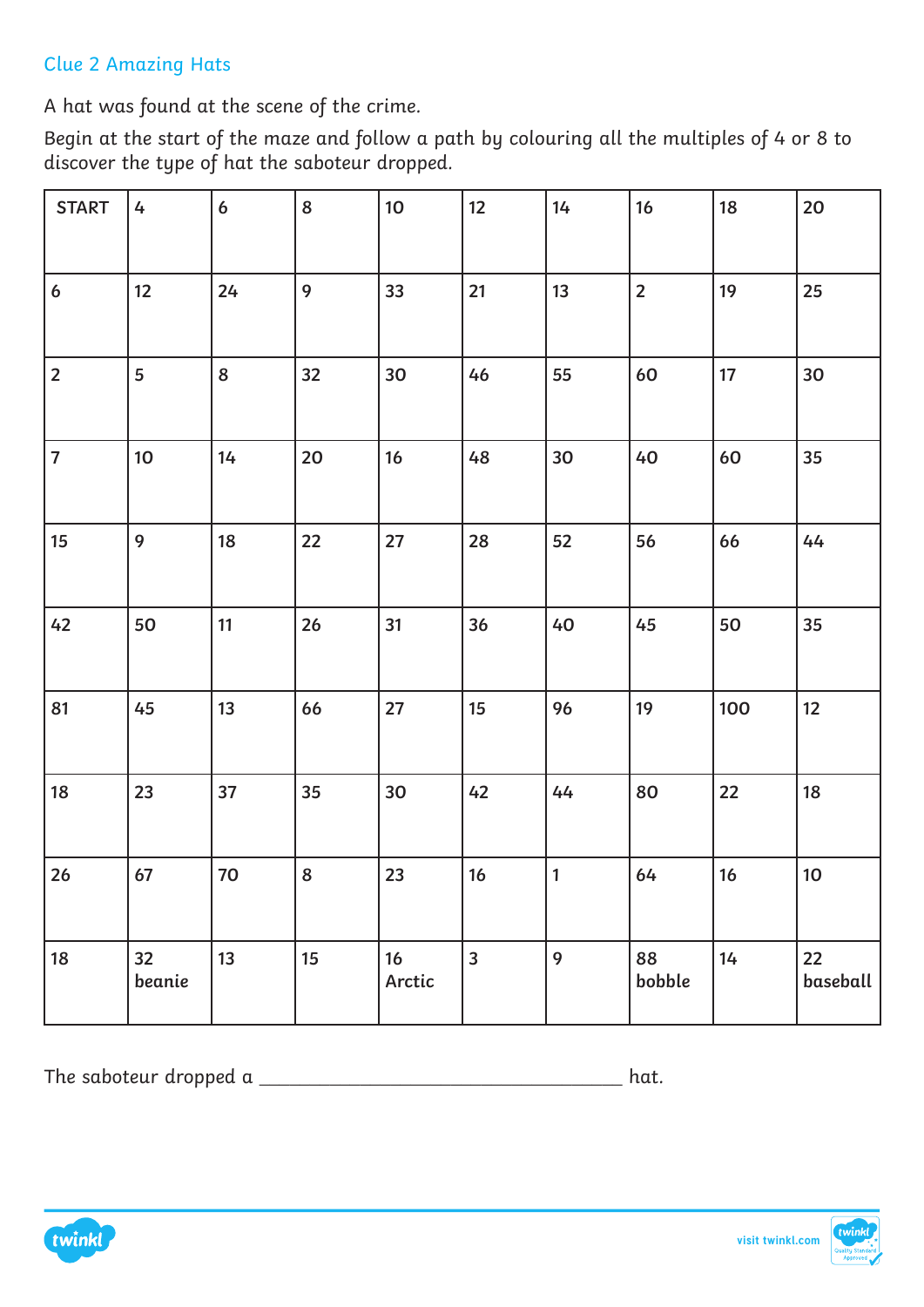### Clue 3 Frosty Fractions

Look at these fraction number statements.

Find the answers in the table. The words that are not used in the equipment will solve the third clue.



| 5.0           | $\overline{3}$         | 6              |
|---------------|------------------------|----------------|
| saboteur      | $\frac{1}{10}$ damaged | sand           |
| $rac{8}{9}$   | liked                  | 20             |
| culprit       | $\overline{8}$         | <b>Taystee</b> |
| 0.05          | 21                     | 35             |
| drinks        | <b>Tangy</b>           | track          |
| $\frac{5}{8}$ | 0.5                    | 24             |
| Allfresh      | the                    | Pazazz         |

Answer:



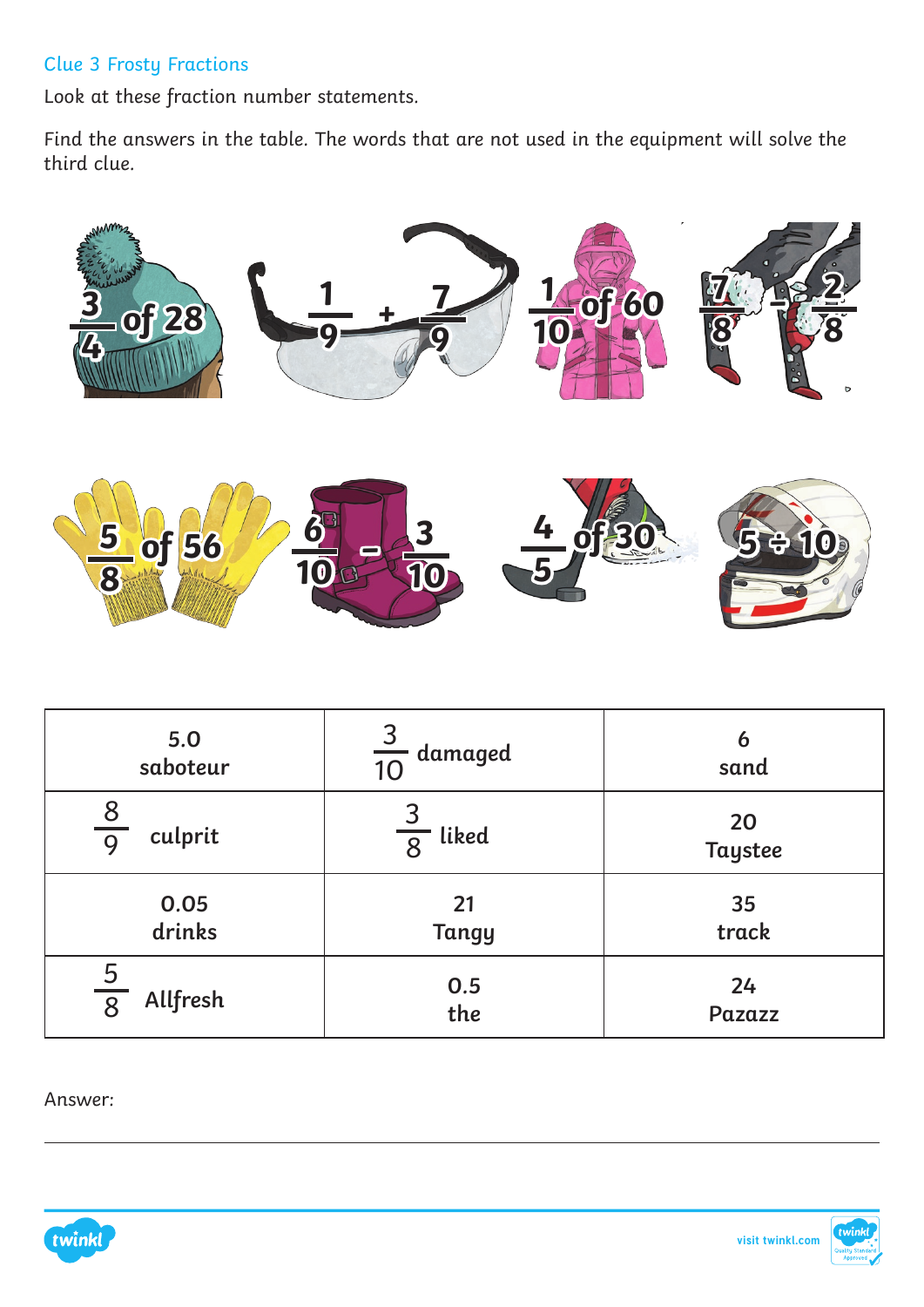# Clue 4 Some Sporting Problems

Something was found at the scene of the crime. Solve the clue below and discover what it was.

| $\alpha$    | b            | $\mathbf c$  | d  | $\pmb{e}$ |    |    |    |    |                                                                                       | k  |    | m            |
|-------------|--------------|--------------|----|-----------|----|----|----|----|---------------------------------------------------------------------------------------|----|----|--------------|
| $\vert$ 10  | 11           | 12           | 13 | 14        | 15 | 16 | 17 | 18 | 19                                                                                    | 20 | 21 | 22           |
| $\mathbf n$ | $\mathbf{o}$ | $\mathbf{D}$ | a  |           | S  |    | u  |    | $\mathsf{W}% _{T}=\mathsf{W}_{T}\!\left( a,b\right) ,\ \mathsf{W}_{T}=\mathsf{W}_{T}$ | X  | y  | $\mathsf{z}$ |
| 23          | 24           | 25           | 26 | 27        | 28 | 29 | 30 | 31 | 32                                                                                    | 33 | 34 | 35           |

Spell out the answer to the fourth clue.

|                                                                                                                                       | Answer | Letter |
|---------------------------------------------------------------------------------------------------------------------------------------|--------|--------|
| $\frac{1}{2}$ of 26                                                                                                                   |        |        |
| If ski helmets are in boxes of three and there are nine boxes altogether,<br>how many helmets are there in total?                     |        |        |
| Double a dozen                                                                                                                        |        |        |
| Ice hockey pucks are sold in packs of five. How many pucks would there be<br>if there are five packs?                                 |        |        |
| $5 × 4 + 5$                                                                                                                           |        |        |
| $\frac{1}{4}$ of 56                                                                                                                   |        |        |
| $1/3$ of 39                                                                                                                           |        |        |
| 178 - 149                                                                                                                             |        |        |
| Three hundred and fourteen seats were sold in one area. Two hundred and<br>ninety-seven of them were filled. How many remained empty? |        |        |
| How many bobsleigh competitors are there if there are seven teams of<br>two?                                                          |        |        |
| $4 \times 7$                                                                                                                          |        |        |
| 1/10 of 200                                                                                                                           |        |        |
| If there are nine pairs of skates, how many skates are there altogether?                                                              |        |        |
| $203 - 180$                                                                                                                           |        |        |
| The number of hours in a day.                                                                                                         |        |        |
| 30 ÷ 2                                                                                                                                |        |        |
| $230 \div$<br>$= 23$                                                                                                                  |        |        |
| If 12 tickets cost £132, how much does one ticket cost?                                                                               |        |        |
| There are 300 seats in one section. If there are 30 rows, how many seats<br>are in each row?                                          |        |        |
| It is 20:54. The figure skating is running late and starts at 21:17. How<br>many minutes do the spectators have to wait?              |        |        |



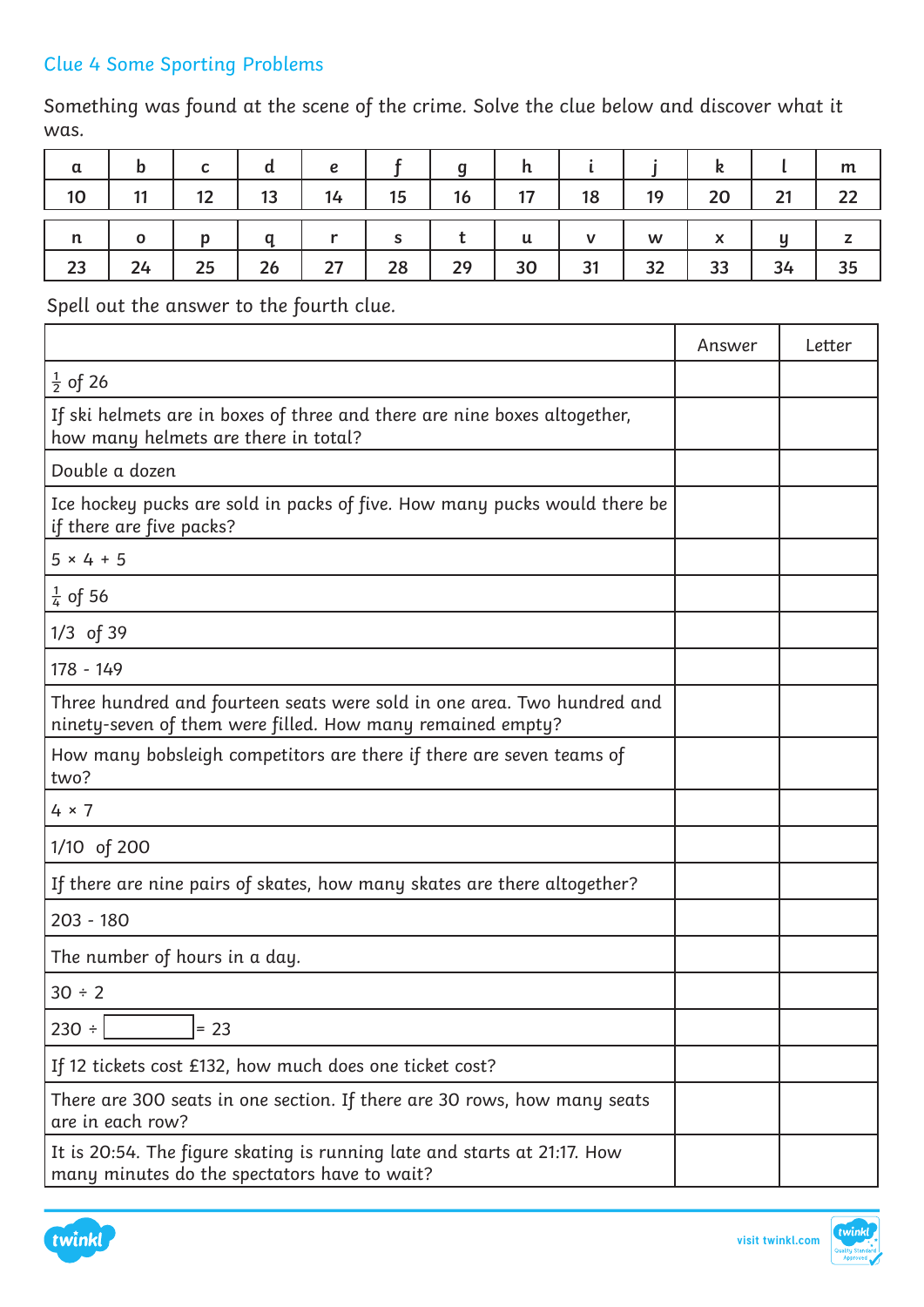| $= 4.5$<br>$ 45 \div$   |  |
|-------------------------|--|
| <b>XXIII</b>            |  |
| $= 20$<br>$ 2.0 \times$ |  |

Answer:

# Clue 5 The Mystery Height

Work out these column addition and subtraction calculations. Whichever answer occurs the most often is the height of the bobsleigh track saboteur.

|           | 3            | 1              | $\overline{0}$ |  |   |                | 1              | 1              | 7              |              |                |   | 3            | $\overline{2}$ | 8           |
|-----------|--------------|----------------|----------------|--|---|----------------|----------------|----------------|----------------|--------------|----------------|---|--------------|----------------|-------------|
|           | $\mathbf{1}$ | $\overline{3}$ | 9              |  |   | $+$ $-$        |                | 5              | 6              |              |                |   | 1            | 4              | 9           |
|           |              |                |                |  |   |                |                |                |                |              |                |   |              |                |             |
|           |              |                |                |  |   |                |                |                |                |              |                |   |              |                |             |
|           | 1            | $\overline{2}$ | $\overline{2}$ |  |   |                | 2 <sup>1</sup> | $\overline{2}$ | $\overline{0}$ |              |                |   | 5            | $\overline{2}$ | 1           |
| $\ddot{}$ |              | 5              | $\overline{7}$ |  |   |                |                | $\overline{4}$ | $\overline{5}$ |              |                |   | $\mathsf{3}$ | 5              | $\mathbf 0$ |
|           |              |                |                |  |   |                |                |                |                |              |                |   |              |                |             |
|           |              |                |                |  |   |                |                |                |                |              |                |   |              |                |             |
|           |              |                |                |  | 8 | $\overline{2}$ |                |                |                | $\mathbf{1}$ | $\overline{2}$ | 5 |              |                |             |
|           |              |                | $\ddot{}$      |  | 9 | 1              |                |                | $\pm$          |              | 4              | 8 |              |                |             |
|           |              |                |                |  |   |                |                |                |                |              |                |   |              |                |             |
|           |              |                |                |  |   |                |                |                |                |              |                |   |              |                |             |
|           |              |                |                |  |   |                |                |                |                |              |                |   |              |                |             |
|           |              |                |                |  |   |                |                |                |                |              |                |   |              |                |             |

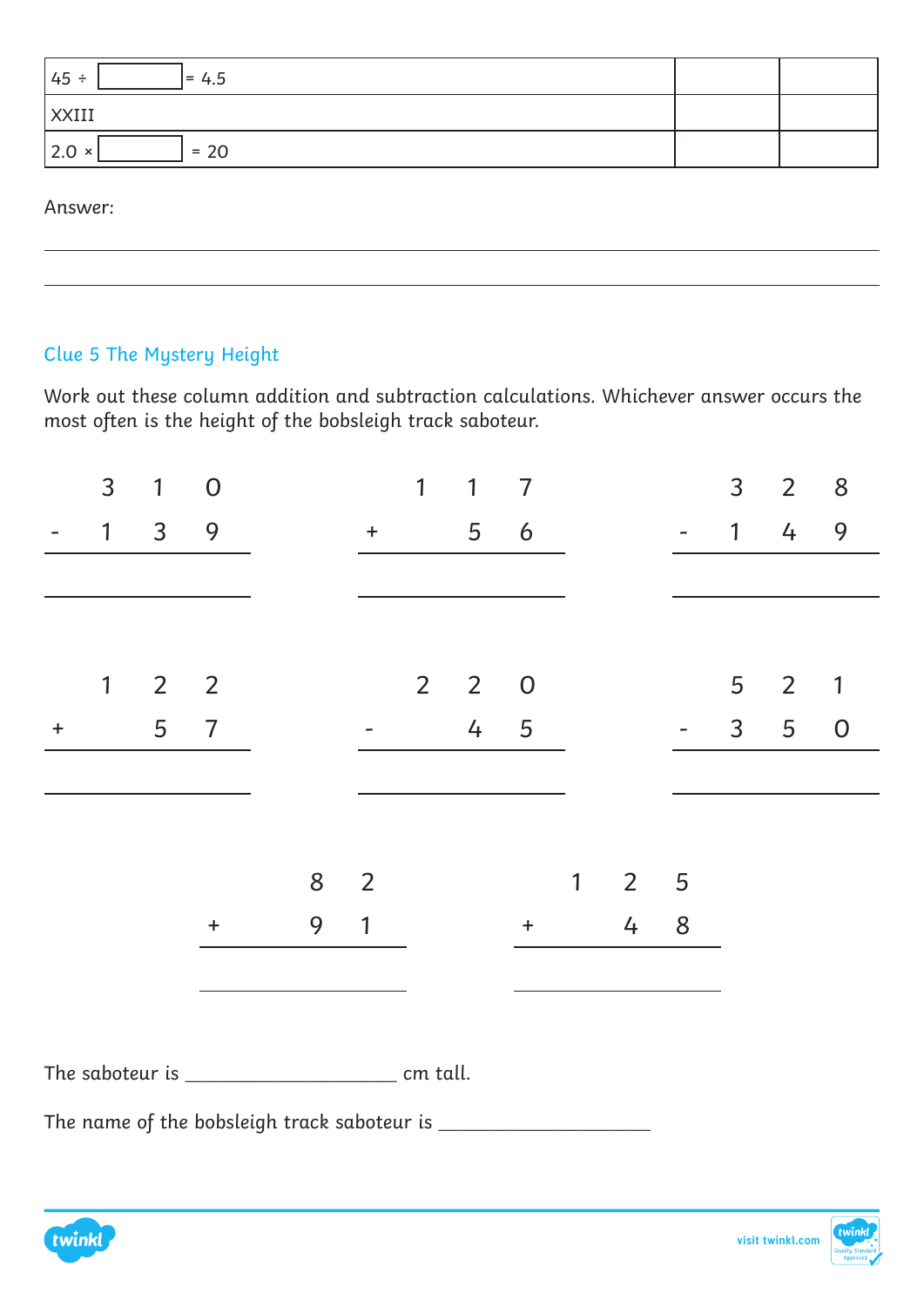# **Answers**

Clue 1 Time Out

| 30                | 120       | 24           |
|-------------------|-----------|--------------|
| α                 | culprit   | the          |
| 72<br>female      | saboteur  | 180<br>under |
|                   |           |              |
| $12 \overline{ }$ | 14        | 100          |
| was               | bobsleigh | male         |

The remaining words state: THE SABOTEUR WAS MALE

Clue 2 Amazing Hats

| <b>START</b>   | $\mathbf{4}$ | 6       | 8  | 10 <sup>10</sup> | 12     | 14           | 16             | 18     | 20             |
|----------------|--------------|---------|----|------------------|--------|--------------|----------------|--------|----------------|
| 6              | 12           | 24      | 9  | 33               | 21     | 13           | $\overline{2}$ | 19     | 25             |
| $\overline{2}$ | 5            | $\bf 8$ | 32 | 30               | 46     | 55           | 60             | $17\,$ | 30             |
| $\bf 7$        | 10           | 14      | 20 | 16               | $48\,$ | 30           | 40             | 60     | 35             |
| 15             | 9            | 18      | 22 | 27               | 28     | 52           | 56             | 66     | 44             |
| 42             | 50           | 11      | 26 | 31               | 36     | 40           | 45             | 50     | 35             |
| 81             | 45           | 13      | 66 | 27               | 15     | 96           | 19             | 100    | $12\,$         |
| 18             | 23           | 37      | 35 | 30               | 42     | 44           | 80             | 22     | 18             |
| 26             | 67           | 70      | 8  | 23               | 16     | $\mathbf{1}$ | 64             | 16     | $10\,$         |
| 18             | 32<br>beanie | 13      | 15 | 16<br>Arctic     | 3      | 9            | 88<br>bobble   | 14     | 22<br>baseball |

The saboteur dropped a bobble hat.